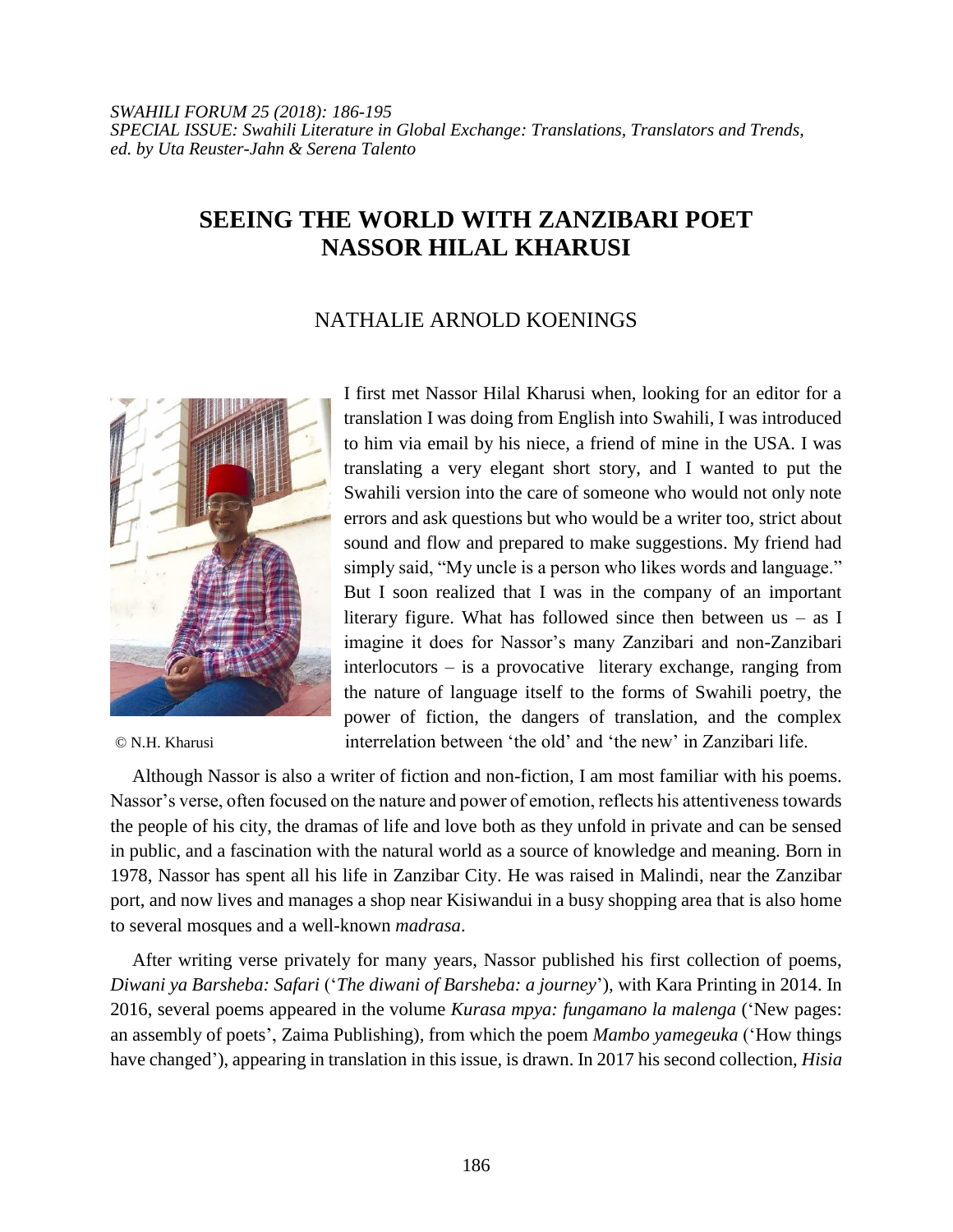## *NATHALIE ARNOLD KOENINGS*

*zangu* ('My impressions'), was published by Medu Press. And, in 2018 his third collection, *Siku*  zapishana ('The days diverge'), was published by Zprint in Zanzibar.<sup>1</sup>

During a conversation about translation, I told Nassor that I would like one day to translate a poem of his, if he would comment on the work and help to shape it. The poem *Mambo yamegeuka*, which appears in *Kurasa mpya* (p. 55)*,* stood out to both of us as particularly apt. Although the poem is rooted in Nassor's witnessing of change, tensions and inversions in contemporary Zanzibar, it also captures the experience of many people in the world today – a sense of dislocation and shock as we witness dramatic tensions (war, environmental stewardship, concerns about control over news media, and numerous and increasing disputes over power, rights and justice) that increasingly seem to put human welfare at risk. I think it is important for people across languages, cultures and societies to know that others feel the way they do – that people all over the world hope for better things, decency and sense. This is a poem that can, in translation, connect its original readers to others, across languages, in shared discomfort and concern.

Nassor Hilal can be heard talking about his work in a video made in June of 2018 by Zaima TV.<sup>2</sup>

| Mambo Yamegeuka                          | The world's different now                             |
|------------------------------------------|-------------------------------------------------------|
| Mambo sasa 'megeuka, ya ajabu twayaona   | The world's different now. We witness strange things. |
| Watu leo 'mejitwika, mizigo yenye fitna  | People today take up quarrelsome loads.               |
| Wengine wana mashoka, mpini hutaiyona    | Others wield axes and you won't see their hands.      |
| Ya ajabu twayaona, mambo sasa 'megeuka   | We witness strange things. The world's different now. |
|                                          |                                                       |
| Chura amezua taabu, kuruka na kutafuna   | Frogs stir up trouble, leaping and biting.            |
| Mtangazaji ni bubu, habari zake za kina  | The announcer is mute but his news is profound.       |
| Watoto wana sharubu, wao sasa ni mabwana | Small boys have whiskers – they're now great men.     |
| Ya ajabu twayaona, mambo sasa 'megeuka   | We witness strange things. The world's different now. |
|                                          |                                                       |
| Kuna wapenda sulubu, wakikosa watanuna   | Some cherish torment, without it they'll pout.        |
| Aendae taratibu, hufika mapema sana      | The slow-walking one arrives very early.              |
| Jahazi na merekebu, njiyani zasongamana  | Dhows and big ships throng in the street.             |
| Ya ajabu twayaona, mambo sasa 'megeuka   | We witness strange things. The world's different now. |

 $\overline{a}$ 

 $<sup>1</sup>$  The translated titles appearing here were determined with the generous help of Nassor Hilal Kharusi, Meg Arenberg,</sup> and Mohammed Ghassany.

 $2 \text{ https://www.voutube.com/watch?v=VV-ekQqBoFQ&t=9s (last visited 27-05-2019)$